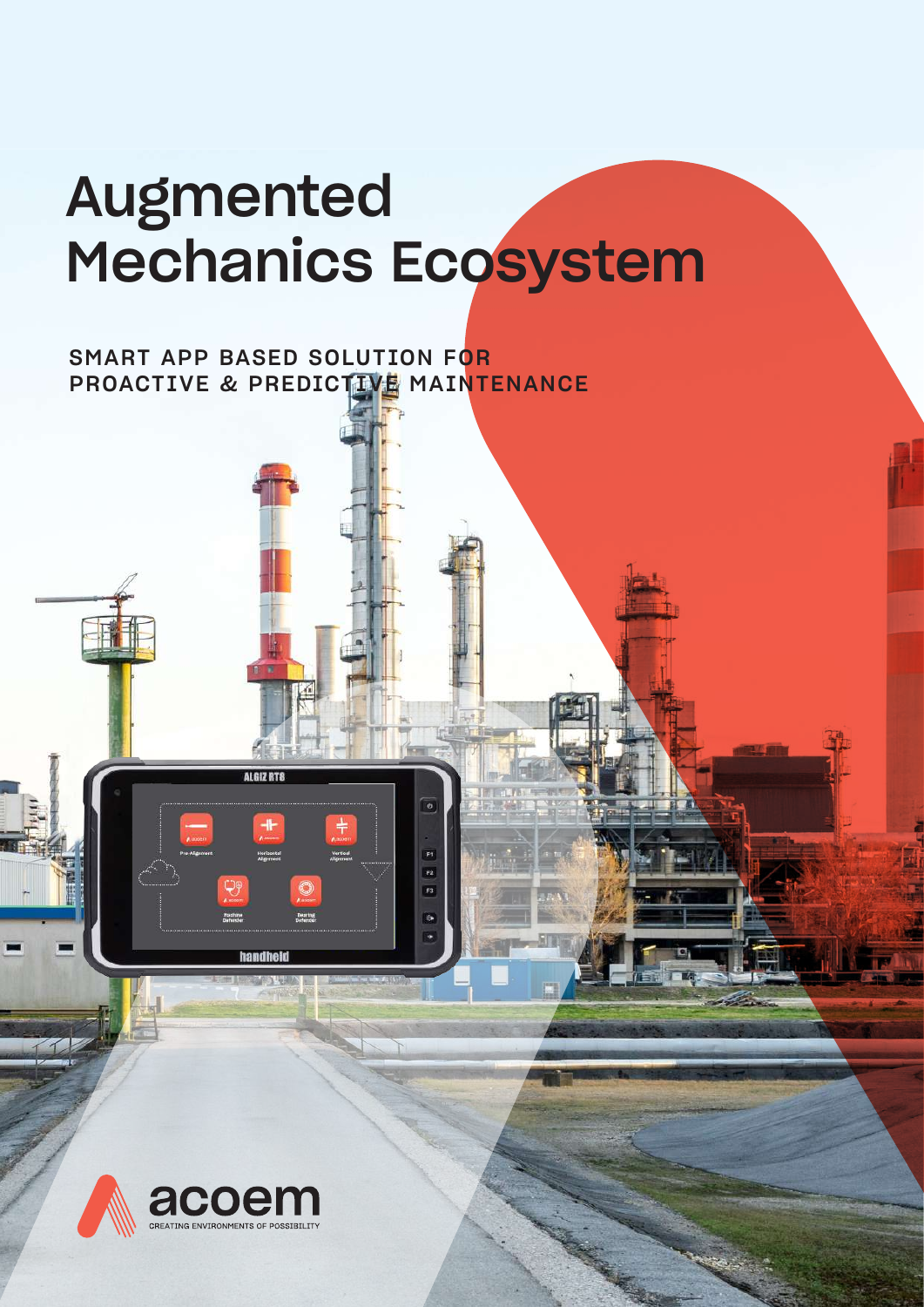PP *The first all-in-one solution empowering mechanics by combining vibration, alignment and thermography through an easy to use app based ecosystem."*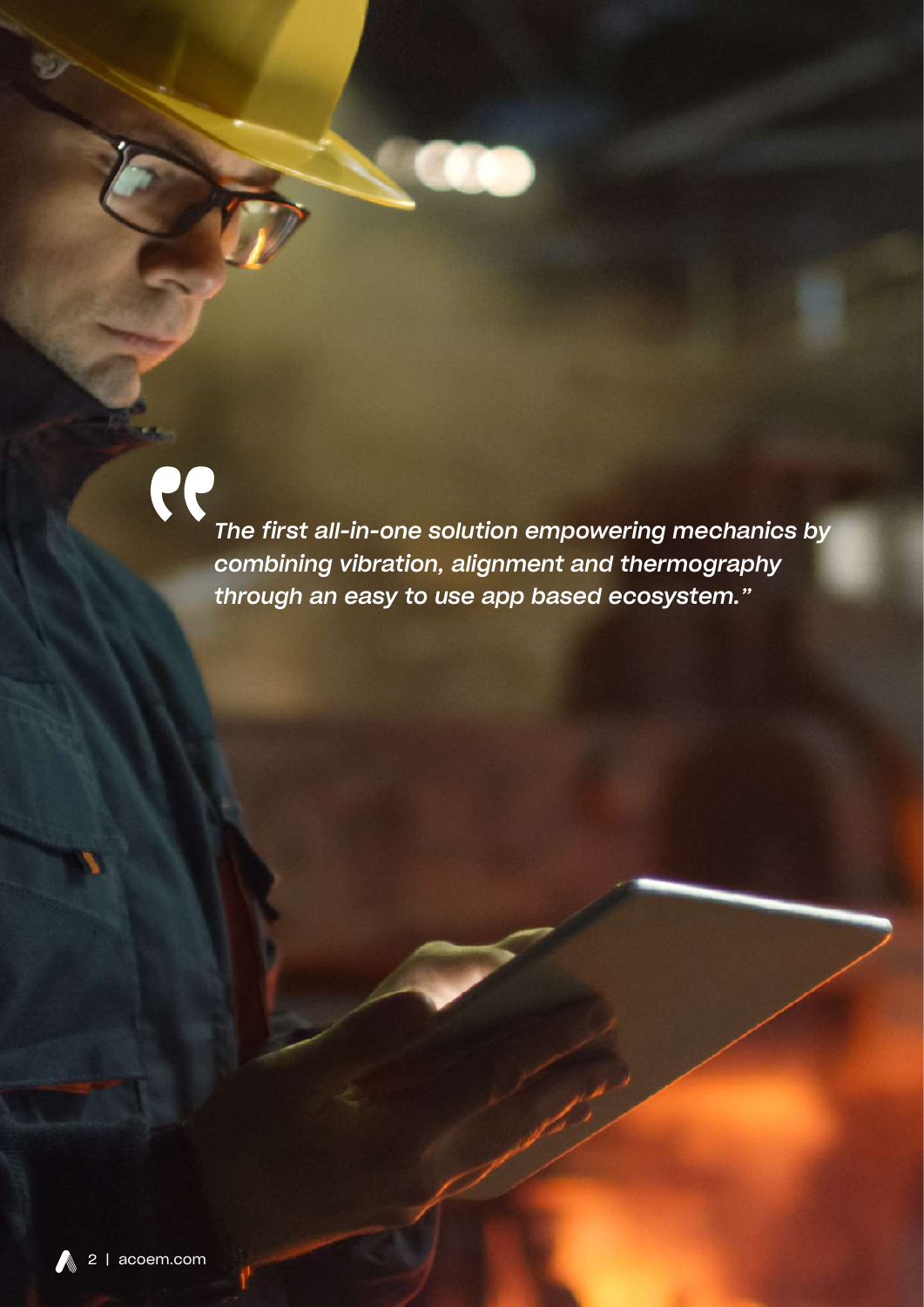### **Acoem augmented mechanics ecosystem**

The Acoem Augmented Mechanics Ecosystem is the first flexible and scalable machine maintenance solution designed to combine alignment, vibration, and thermography on the same mobile platform.

The Augmented Mechanics Ecosystem is an easy to use digital toolbox that empowers users to perform guided precision alignments, on-the-spot machinery diagnostics, thermographical controls, and additional services via cloud connectivity.

More than just a maintenance tool, it is a unique solution providing actionable data on the machinery health and tasks to be carried out, making the road to action and correction shorter than ever.



- **. Easy to use & task oriented mobile apps**
- **. Wireless sensors**
- **. Optional acoem cloud storage and sharing capabilities with secure connection**



### **Take back control of your machinery**

Until now, you have relied on multiple diagnostic tools and sensors in order to gain full insight into the reliability of your rotating equipment. This process makes it difficult to anticipate machine health issues and address them quickly.

Acoem understands your need to take control of your machinery and to be able to share information with relevant team members. This app-based ecosystem is a customisable solution that simplifies the process and provides you with all the relevant information you need to proactively identify maintenance requirements and make smarter, more confident collective decisions.

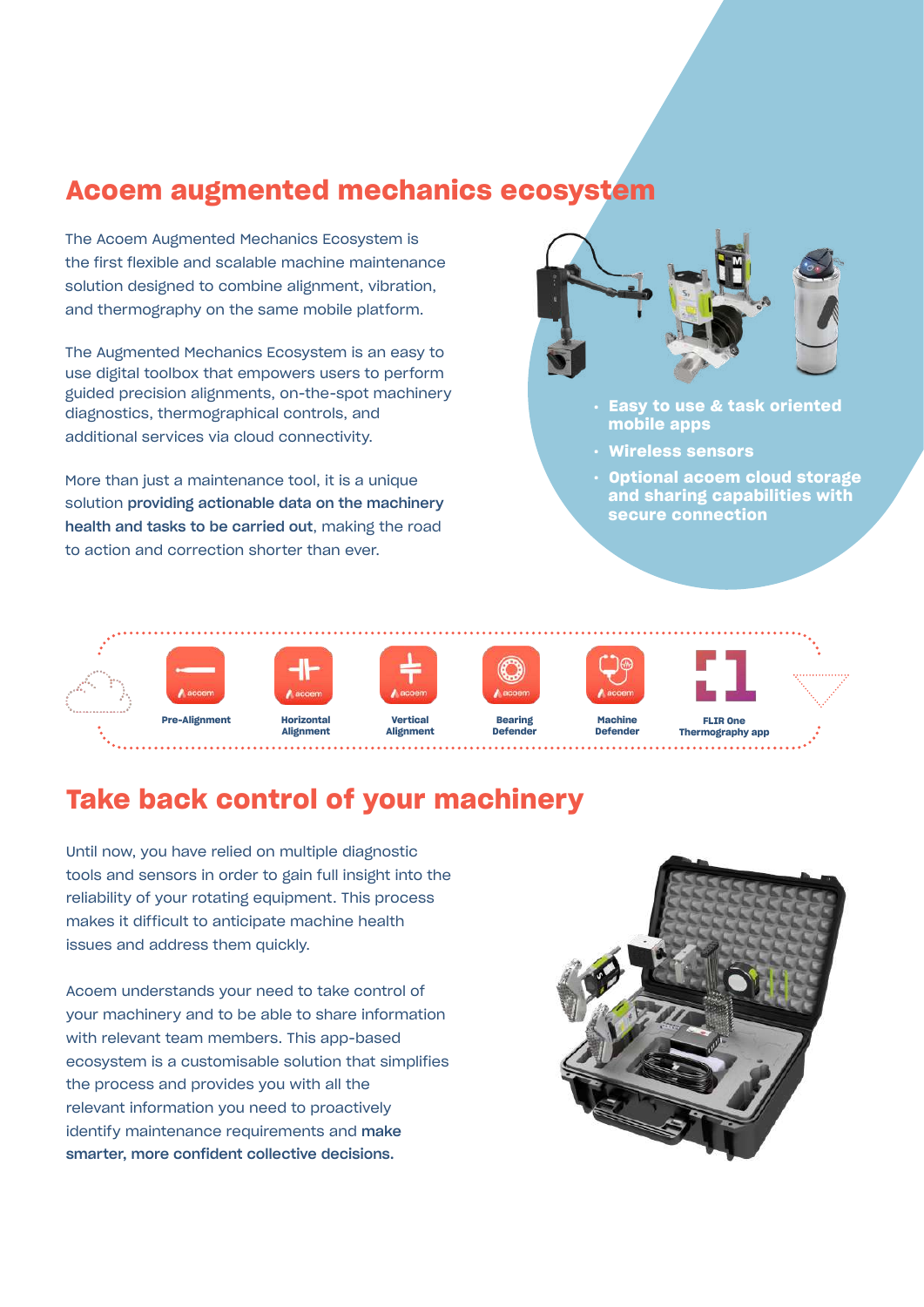### **One dashboard, all your machinery data**

Simplify your decision making process



- **.** Manage all of your machines in **one place**
- **.** Shorten the time between decision and action that can improve your plant performance
- **.** Easily get remote support from remote Acoem Advisors whenever you need it.
- **.** 24/7 access to actionable data.



#### **A new environment of possibilities with app based ecosystem**

- **.** Accessible via any enabled device (tablet, smart phone or device)
- **.** Upgradable, customisable & scalable based on your needs
- **.** Total control over your machinery's proactive maintenance & monitoring
- **.** Links vibration & alignment data to optimize maintenance process
- **.** Instant access to real-time-data
- **.** Share information instantaneously among your teams
- **.** Make timely and informed maintenance decisions
- **.** Integrated camera allows immediate image transmission
- **.** Maintenance reporting made easy
- **.** Always connected
- **.** Intuitive & user-friendly interface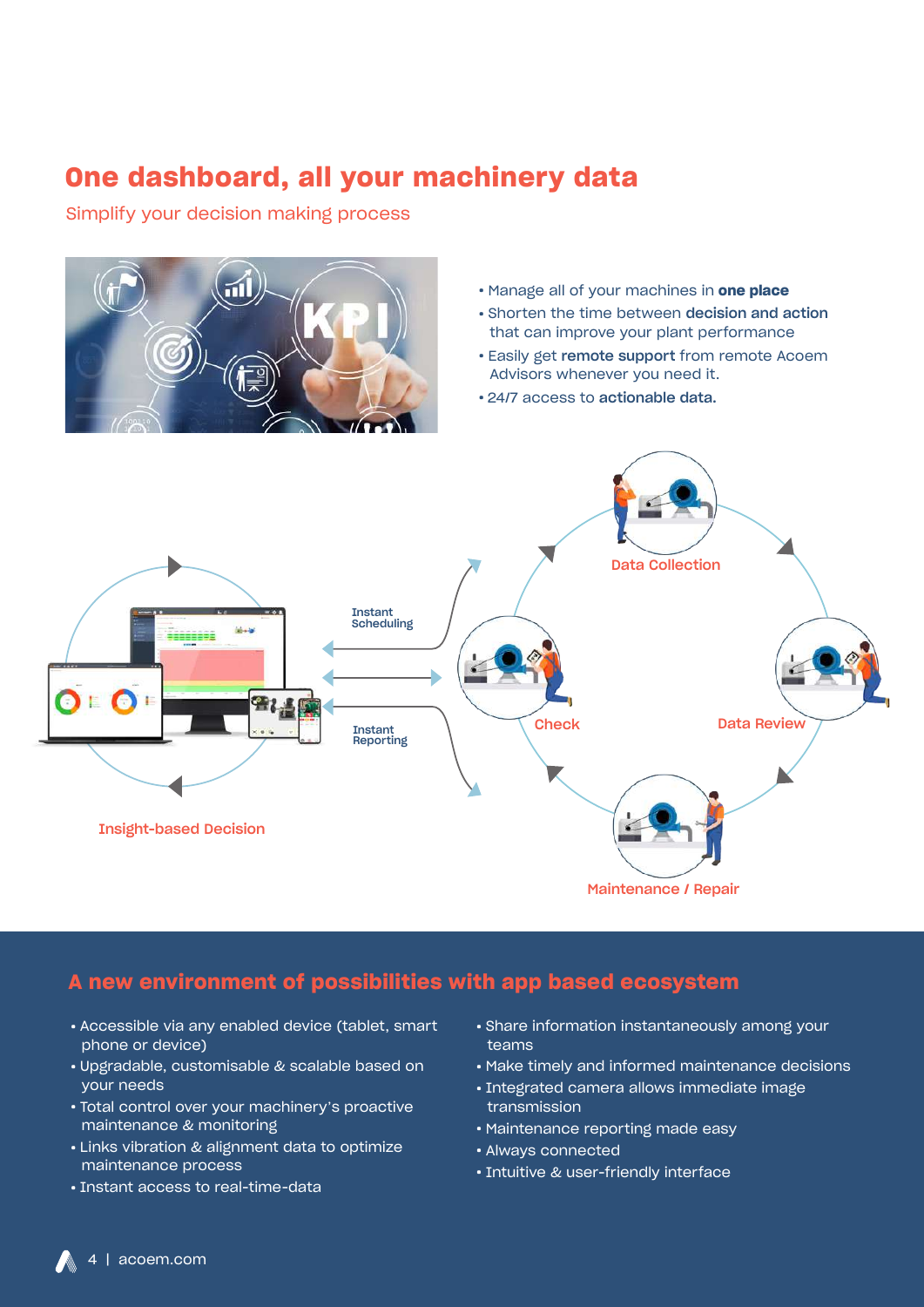### **A complete realiability solution**

30 mm digital sensor detector + line laser eliminates rough alignment and speeds up set up time.

Premounted fixtures and small sensors provides quick setup also on machins with limited space. IP65-certified sensor designed to withstand harsh environments.

LVDT sensor with  $±$  2,5 mm measurement range and high precision.

Patented Wireless Triaxial Measurement with Accurex™ software.

High Precision & Wireless probe. Measures directly on the machine foot.

### **Empowered by Acoem technology**

#### **GuideU™**

#### Intuitive Interface

GuideU™ is the next generation alignment 3D graphical user interface – our patented, customizable, icon-driven and color-coded display system makes measuring, aligning, documenting and reporting on each job simple.





#### **Accurex™**

#### Automatic Machine Diagnosis

Embedding Acoem 50 years of expertise in vibration analysis, Accurex™ patented AI solution provides instant results for the detection of the most common defects such as unbalance, misalignment, resonnance, bearing defects, gear defects, and more.

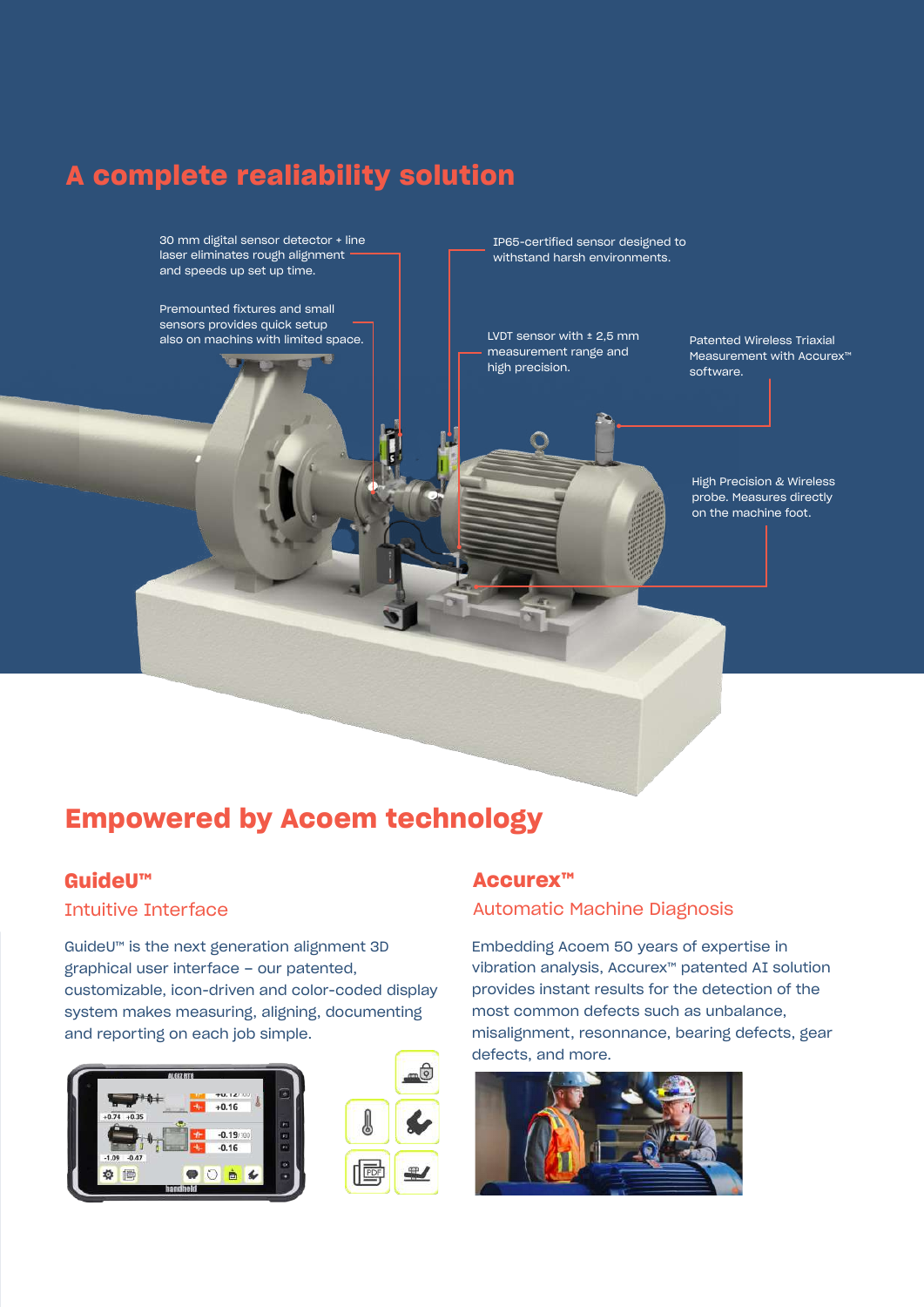### **Build your own augmented mechanics solution**

**Pre-Alignment app**

The app is designed to remove the complexity from the laser alignment process. Easy checks can be carried out in few minutes with the wireless probe, such devliring confidence to the user in charge of the alignment, for a faster and more reliable process.







#### **Bearing Defender vibration checker app**

Bearing Defender performs basic checks around your machinery's vibration wireless sensors, providing warning levels and greater insight to operations in just 10 seconds. It is also a perfect lubrication assistant.



#### **Horizontal and vertical laser alignment app**

The GuideU™ icon-based and color-coded user interface makes it effortless to measure, align and document each job. The apps deliver measurement and correction values based on accurate sensor data, ensuring quick and reliable alignment process for any user.







#### **Machine Defender vibration diagnostic app**

This app offers automatic diagnostic capabilities powered by Acoem's Accurex™ Artificial Intelligence, offering unrivalled performances on the diagnostic of common faults including bearing defects.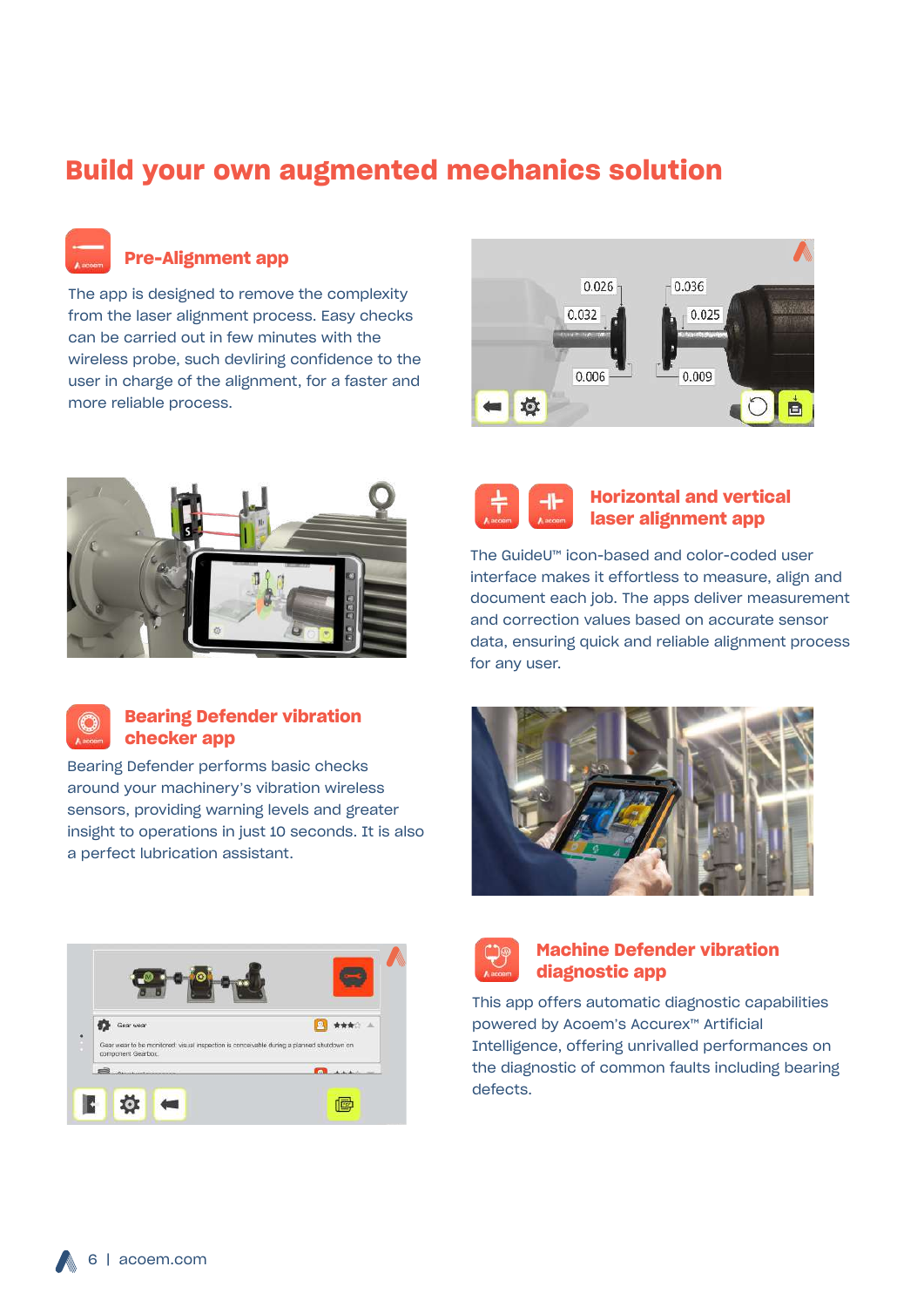## **FLIR One Thermography app**

On top of the classic benefits of thermographic applications, the addition of this camera into the Acoem Ecosystem enhances the reliability of complex alignment situations and helps you better understand your machines capabilities and potential fluctuations due to operational processes.



### **A scalable and evolutive ecosystem**



#### **Future-proof your investment**

The Augmented Mechanics Ecosystem is a huge leap forward in machinery reliability through enhanced connectivity, integrated technology, the ability to easily share data and the automatic report generation function that is as simple as sending an email directly from your tablet.

It is also the only system on the market that grows with your requirements. Always upgradable, it is an

assurance that your investment will be protected and as technology evolves, your system will remain compatible, easy to use and up to date.

So much more than an alignment and monitoring tool – the Augmented Mechanics Ecosystem represents the next generation of holistic maintenance solutions.